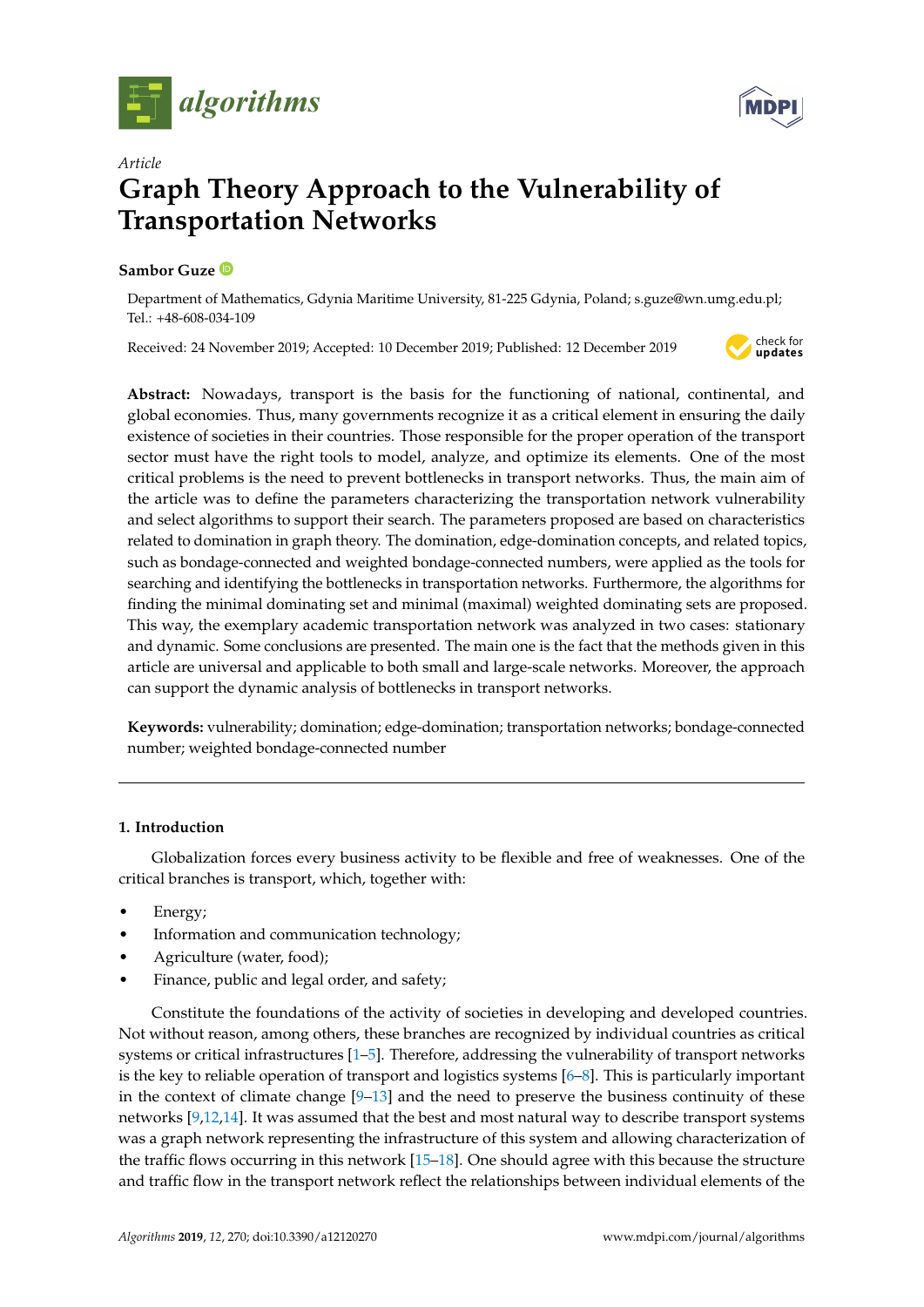transport system in the best way, and thus, determine it [\[8,](#page-9-3)[12\]](#page-10-1). According to the above, one of the most important things in transportation networks' analysis is the finding of the bottlenecks. They impose delays and restrictions in the normal flow of transportation [\[18–](#page-10-4)[22\]](#page-10-5). There are three major types of bottlenecks:

- Infrastructure bottlenecks—can be the outcome of chronic or temporary conditions (e.g., factors: climate change, traffic expansions, such as a bridge or a port).
- Regulations bottlenecks—can be the results of regulations that delay goods movement for security or safety inspections (in international transport: custom procedures for passengers and freight).
- Supply chain bottlenecks—can be results of specific tasks and procedures in supply chain management (labor availability—work shifts may impose time-dependent capacity shortages; some firms may create bottlenecks on purpose as a rent-seeking strategy since they control key elements of the supply chain; different information exchange protocols can create delays in information processing, and therefore, delays in shipments).

The article provides parameters characterizing the transport network's vulnerability and algorithms for their determination. The proposed tools were based on the graph theory concepts, particularly domination topics [\[23](#page-10-6)[–25\]](#page-10-7). It should be mentioned that the use of the domination in graphs allows one to:

- Minimize the distance to the critical points for the citizens under a fixed number of them;
- Reduce the number of base stations needed to support all of its users;
- Select the minimum number of representatives necessary for the overall monitoring of communication networks.

# **2. Materials and Methods**

#### *2.1. General Assumptions*

In this paper, we consider the connected, simple, undirected graph  $G = (V, E)$ , where *V* is the set of vertices (nodes), and *E* is the set of edges (arcs). Sometimes, we use the fuller notation for graph *G*, where *V*(*G*) and *E*(*G*) denote its vertex-set and the edge-set respectively. The assumption about connectivity is important, because it is fundamental to the functioning of transport or logistics networks. Some basic definitions of graph theory are necessary to understand ways of the description of network graphs. The set of all adjacent vertices to vertex  $v \in V$  in *G* is called neighborhood and denoted by  $N_G(v)$  or  $N(v)$ . The close neighborhood of this vertex is defined as  $N_G(v) \cup \{v\}$  and denoted by  $N_G[v]$  or  $N[v]$ . The other basic parameter for graphs is the degree of vertex  $v \in V$ , which is defined as the number of vertices in  $N_G(v)$  and denoted by  $deg(v)$ . The minimum and maximum degree are defined as  $\delta(G) = min\{x \in V : deg(x)\}\$  and  $\Delta(G) = max\{x \in V : deg(x)\}\$ , respectively. Moreover, the set of all edges, incident to the vertex  $v \in V$ , is denoted by  $I_G(v)$ . For any set  $A \subseteq F$ , neighborhood is given by  $N(A) = \bigcup_{v \in A} N(v)$ . The induced subgraph defined on A is denoted by  $G[A]$ .

Regarding the assumption about connectivity in graphs, it is said that two vertices *u* and *v* in graph *G* are called connected if *G* contains a path from *u* to *v*. Otherwise, they are called disconnected. A graph is said to be connected if every pair of vertices in the graph is connected. If the graph is disconnected, there is a connected component, which are maximal connected subgraphs of *G*. Each vertex belongs to exactly one connected component, as does each edge.

#### *2.2. Current Indicators for Transportation Network Description*

Kansky proposed in the 1960s [\[20,](#page-10-8)[26\]](#page-10-9)—through using graph theory to describe transport networks—several indicators describing transport networks with two levels of detail. The first one is related to determining parameters or indicators about the whole network, and the others concerning the nodes. The main objective of their applicability is that they provide methods to [\[20\]](#page-10-8):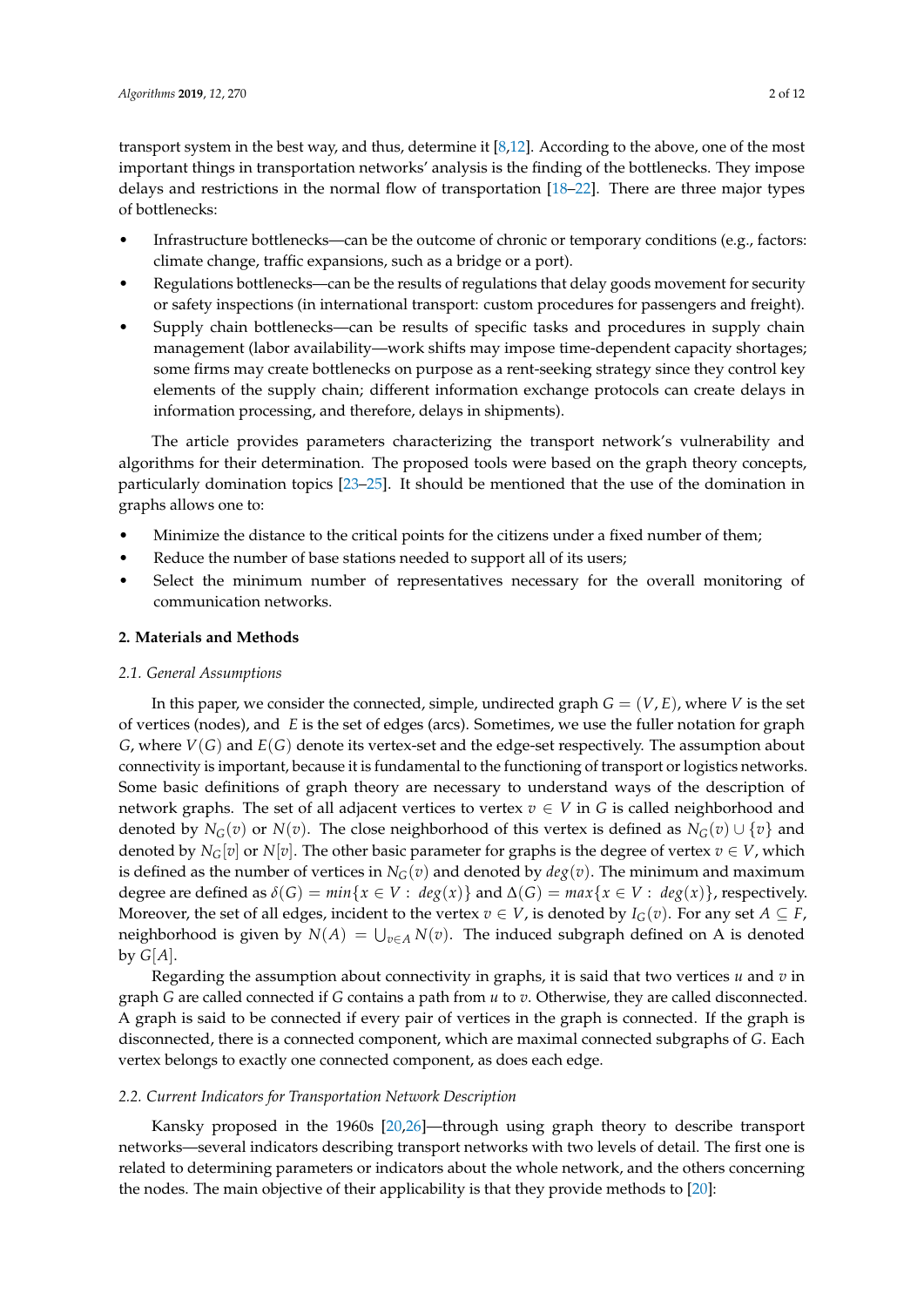- Express of the relationship between the values of these parameters and the structure of the network;
- Comparing the different transportation networks at certain points in time;
- Comparing the development of transport networks at different times.

According to the above, the well-known graph theory parameters describing the transportation networks are as follows [\[20](#page-10-8)[,26\]](#page-10-9):

- 1. Network level:
	- Cost, which represents the total length of the network measured in real transport distances.
	- Detour index is a measure of the efficiency of a transport network in terms of how well it overcomes distance or the friction of distance.
	- Network density measures the territorial occupation of a transport network in terms of km of links per square kilometers of surface.
	- Pi index describes the relationship between the total length of the graph and the distance along its diameter.
	- Eta index describes average length per link.
	- Theta Index measures the function of a node, which is the average amount of traffic per intersection.
	- Alpha index is a measure of connectivity which evaluates the number of cycles in a graph in comparison with the maximum number of cycles.
	- Beta index is a measure of the level of connectivity in a graph and is expressed by the relationship between the number of links *e* over the number of nodes *v*.
	- Gamma index is a measure of connectivity that considers the relationship between the number of observed links and the number of possible links.
- 2. Node level:
	- Order (degree) of a node (o). The number of its attached links; it is a simple, but effective measure of nodal importance.
	- Koenig number (or associated number, eccentricity) is a measure of fairness based on the number of links needed to reach the most distant node in the graph.
	- Hub dependence is a measure of node vulnerability that is the share of the highest traffic link in total traffic (weighted degree).
	- Average nearest neighbors degree is a measure of neighborhoods indicating the type of environment in which the node situates.
	- Cohesion index (ci) for a given edge  $\{u, v\}$ : this index measures the ratio between the number of common neighbors connected to nodes *u* and *v* and the total number of their neighbors.
	- Within-module degree (z-score) describes how well connected a node is to other nodes in the same module (or cluster, community).
	- The participation coefficient allows one to compare the number of links (order, degree) of node *u* to nodes in all clusters with its number of links within its own cluster.
	- Shimbel index (or Shimbel distance, nodal accessibility, nodality) is a measure of accessibility representing the sum of the length of all shortest paths connecting all other nodes in the graph.
	- Betweenness centrality (or shortest-path betweenness) is a measure of accessibility that is the number of times a node is crossed by shortest paths in the graph.

# *2.3. Selected Domination Concepts in Graph Theory*

The domination theory in graphs has various applications, where the analysis of the communications network is one of most discussed in the literature [\[27–](#page-10-10)[33\]](#page-10-11). Hence, the idea to apply the selected methods or parameters to the transportation network research field. One of these parameters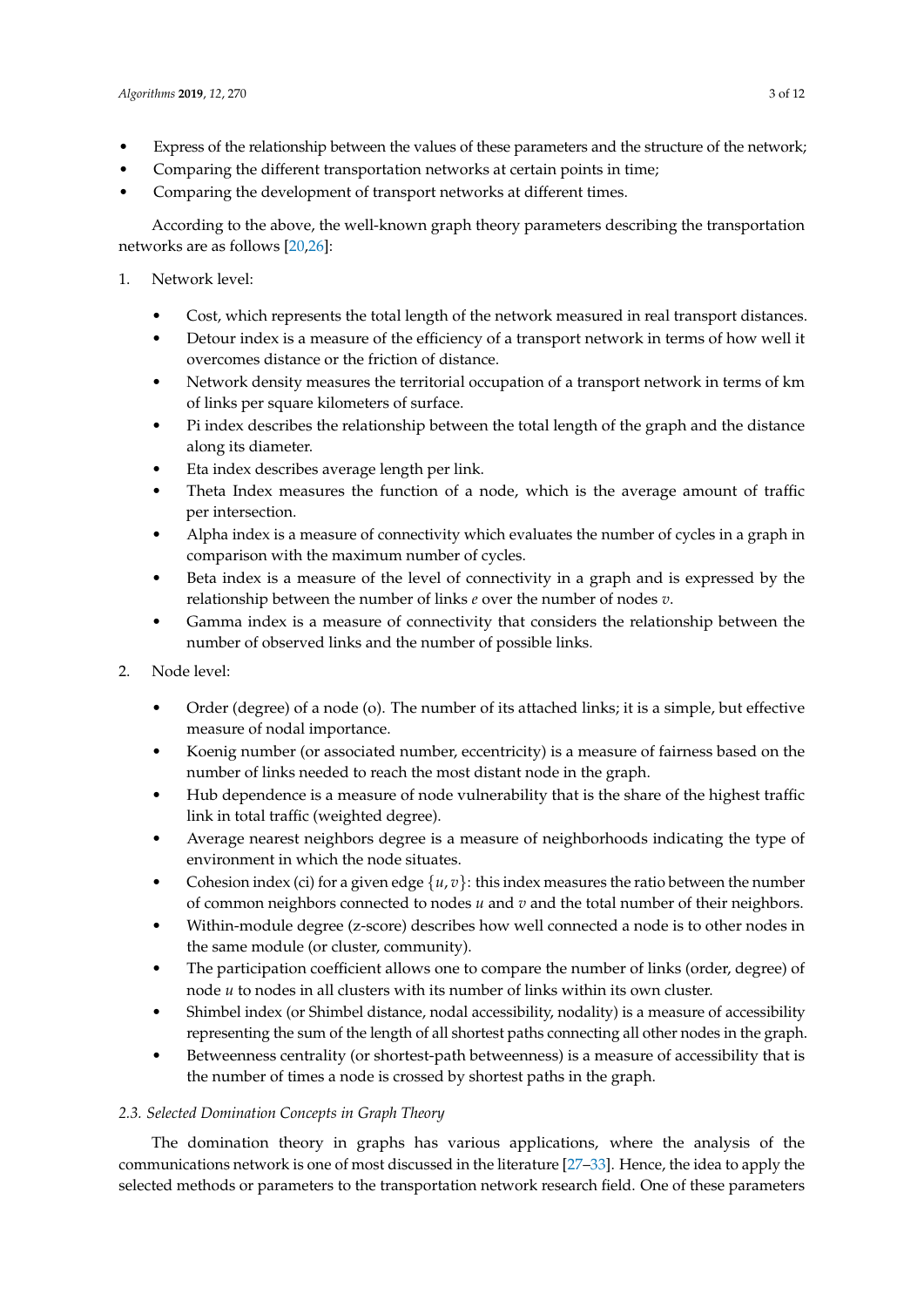is the dominating set and domination number. According to results given in [\[27\]](#page-10-10) a set  $D \subseteq V(G)$ is a dominating set of graph *G*, if for any  $v \in V(G)$  either  $v \in D$  or  $N_G(v) \cap D = \emptyset$ . While the minimum cardinality of a dominating set of graphs *G* is called a domination number of *G* and denoted as  $\gamma(G)$ . The above definitions refer to the general terms of undirected graphs. There are concepts related to weight functions, which allows one to define the vertex-weighted and edge-weighted graphs [\[23](#page-10-6)[,27](#page-10-10)[,30\]](#page-10-12). Generally, a vertex-weighted graph (*G*, *wv*) is defined as a graph *G* together with a positive weight-function on its vertex set  $w_v$ :  $V(G) \rightarrow R > 0$ . Similarly, an edge-weighted graph (*G*, *we*) is defined as a graph *G* together with a positive weight-function on its edge set  $w_e:\ E(G)\to {\rm R}>0.$  These definitions are needed to define different types of weighted domination numbers in an undirected graph. Two of them are as follows [\[30\]](#page-10-12):

- The weighted domination number  $\gamma_w$  of  $(G, w_v)$  is the minimum weight  $w(D) = \sum_{v \in D} w(v)$  of a set *D*  $\subseteq$  *V*(*G*) such that every vertex *v*  $\in$  *V* is in *D* or has a neighbor in *D*;
- The weighted independent domination number of  $\gamma_{I_w}$  of  $(G, w_v)$  is the minimum weight  $w(D_I) = \sum_{v \in D_I} w(v)$  of a set  $D_I \subseteq V(G)$  such that no two vertices of  $D_I$  are connected by any edge of  $(G, w)$ .

Similarly, it can be done for directed graphs.

Taking into account the complexity of the minimum dominating set, we should state, that in general it is an NP-hard problem. Efficient approximation algorithms work out under the assumption that any dominating set problem can be formulated as a set covering problem. Thus, the greedy algorithm for finding dominating set is an analog of one that has been presented in [\[30](#page-10-12)[,34\]](#page-10-13). The Algorithm [1](#page-3-0) is formulated as follows [\[30,](#page-10-12)[34\]](#page-10-13).

## <span id="page-3-0"></span>**Algorithm 1** Dominating-set-1.

1: **Input**  $G = (V, E)$ ;

```
2: Output Dominating set of graph G;
```
- 3: Let  $V = 1, ..., m$  and  $D = \phi$  define;
- 4: Greedy adds a new node to *D* in each iteration, until *D* forms a dominating set;
- 5: A node *j*, is said to be covered if  $j \in D$  or if any neighbor of *j* is in *D*. A node that is not covered is said to be uncovered;
- 6: In each iteration, put into *D* the least indexed node that covers the maximum number of uncovered nodes;
- 7: Stop when all the nodes are covered.

The concept of the above algorithm is based on the greedy addition of vertices with the largest number of uncovered neighbors. And the Algorithm [2](#page-3-1) is as follows [\[30,](#page-10-12)[34\]](#page-10-13).

<span id="page-3-1"></span>**Algorithm 2** Dominating-set-2.

1: **Input**  $G = (V, E)$ ;

2: **Output** Dominating set of graph *G*;

6:  $S := S \cup \{v\}$ ; vertices in *S* get black color and their neighbors get the gray color;

7: **end while**.

<sup>3:</sup> Let  $\bar{S} := 0$ ; all vertices are white ;

<sup>4:</sup> **while** (white vertices exist) **do**

<sup>5:</sup> Select  $v \in \{x | w(x) = \max_{u \in V} \{w(u)\}\};$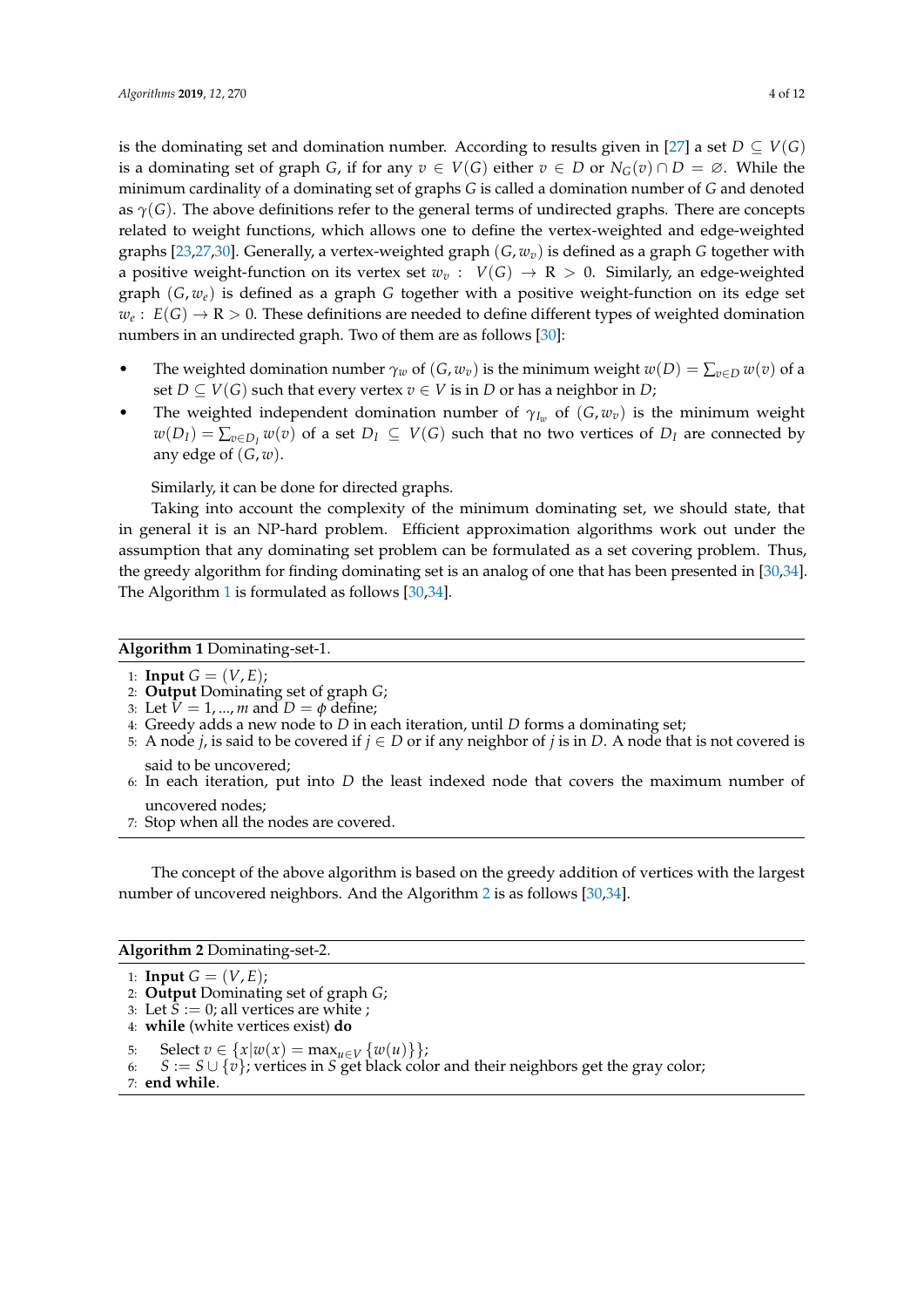The above algorithm, like Algorithm [1,](#page-3-0) greedily selects white vertices and colors them in black and their neighbors in gray. In the case of the minimum connected dominating set, the greedy algorithm is also used. However, to define them some preliminaries are necessary [\[30,](#page-10-12)[35\]](#page-10-14).

Additionally, the concepts of edge-dominating set and edge-domination numbers constitute a significant part of research on domination in graphs. According to [\[27,](#page-10-10)[28,](#page-10-15)[33,](#page-10-11)[34,](#page-10-13)[36\]](#page-11-0), these terms are defined in the following way. The set  $X \subseteq E(G)$  is called the edge-dominating set of graph G, if every edge not in *X* has a neighbor in set *X*. The cardinality of a minimum edge-dominating set is called the edge-domination number of a graph *G* and is denoted by  $\gamma'(G)$ . Furthermore, the weighted edge-domination number extends the possibility of their application to searching for the critical edge sets in graphs represented a transportation network. The weighted edge-domination number  ${\gamma'}_w(G)$ of edge-weighted graph  $(G, w_e)$  is defined as the smallest weight  $w(X) = \sum_{e \in X} w_e(e)$  of all edges in edge-dominating set  $X \subseteq E(G)$  [\[36\]](#page-11-0).

Another interesting concept is introduced by Fink et al. in [\[37\]](#page-11-1). They examined a question concerning the vulnerability of the communications network under link failure. They supposed a situation where someone does not know which nodes in the network act as transmitters but does know that the set of such nodes can be built as a minimum dominating set in the related graph. Thus, they asked about the fewest number of communication links that he must serve so that at least one additional transmitter would be required so that communication with all sites is possible. In this way, they introduced the new parameter called the bondage number of a graph. It is defined in the following way. The bondage number of nonempty graph *G* is the minimum cardinality among all sets of edges *E* for which  $\gamma(G - E) > \gamma(G)$  [\[37](#page-11-1)[,38\]](#page-11-2). Thus, the bondage number of graph *G* describes the smallest number of edges whose removal from *G* leads to a graph with a domination number larger than that of *G*.

Because the above definition of bondage number is not enough for transportation network analysis, in [\[31\]](#page-10-16), the author defined the bondage-connected number  $b_c(G)$  of nonempty graph G. It means the minimum cardinality among all sets of edges *E* for which  $\gamma(G - E) > \gamma(G)$  and graph *G* − *E* is connected.

Finally, one more concept refers to the domination in graphs, so-called edge subdivision. This operation is defined as follows [\[28](#page-10-15)[–30,](#page-10-12)[32,](#page-10-17)[39\]](#page-11-3). For a graph  $G = (V, E)$ , subdivision of the edge  $e = uv \in E$  with vertex *x* leads to a graph with vertex set  $V \cup \{x\}$  and edge set  $(E \{uv\}) \cup \{ux, xv\}$ . Let *Ge*,*<sup>t</sup>* denote a graph obtained from *G* by subdivision of the edge *e* with *t* vertices (instead of edge  $e = uv$  we put a path  $(u, x_1, x_2, ..., x_t, v)$ ). For  $t = 1$  we write  $G_e$ . This approach corresponds with the domination subdivision number *ξ*(*G*) or *sd*(*G*) of a graph *G*. It is the minimum number of edges that must be subdivided (where each edge can be subdivided at most once) to increase the domination number.

## *2.4. Basic Concepts of Vulnerability in Transport*

The term *vulnerablity* is defined as a physical feature or operational attribute that makes an individual open to using or vulnerable to a given threat [\[40–](#page-11-4)[51\]](#page-11-5). However, in terms of reliability, it can be measured as the probability that the system can be in a critical state or worse in less time than expected. This can be determined by certain external factors that cause large adverse effects on other sensitive systems (consequences above a fixed level). In other words, this approach can be expressed as the inherent properties of the system or part of its assets, community, and environment that make them vulnerable to the harmful effects of natural and anthropogenic threats. In the literature in the field of transport [\[41–](#page-11-6)[51\]](#page-11-5), the concept of vulnerability is used to describe the consequences for travel in the transport system or transportation network, which may extend the travel time, alter the length of the road, or limit the availability of services. In the case of transport networks or transport systems in general, the restriction of access to services may be due to natural disasters or harmful human activities. When we consider the transportation network as a complex system, it is possible to use the methods for characterizing the vulnerability of this type of system. One way is to use topological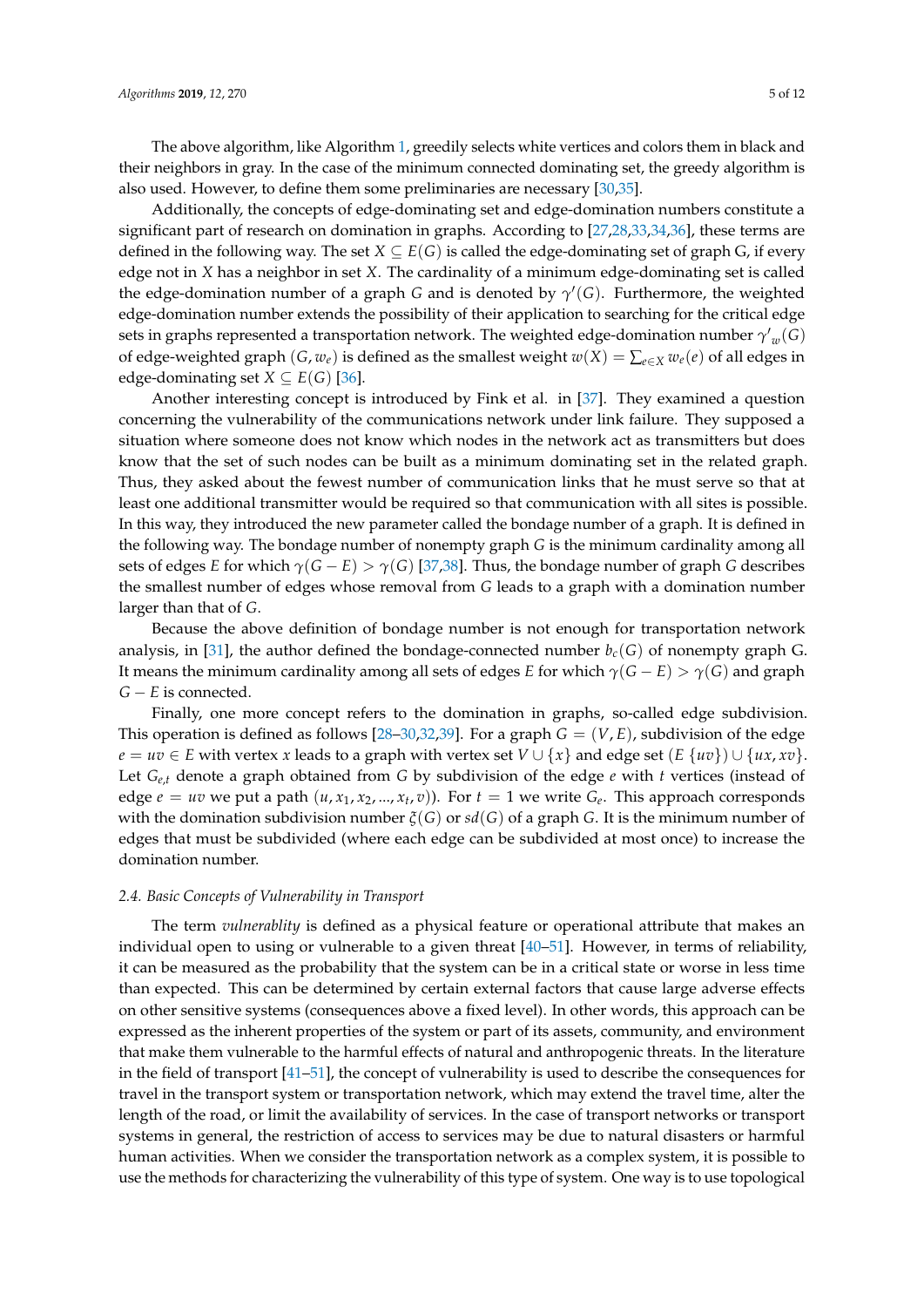indices derived from the algebraic connectivity of graphs; e.g., a graph's spectrum. This spectral approach is demonstrated and discussed, among others, in the paper [\[52\]](#page-11-7). Another successful method applicable to quantifying the degree of vulnerability risk is based on the introduction of the general vulnerability index *V*[*S*, *D*], presented in [\[53\]](#page-11-8). This method allows identifying the points of a network that are crucial to the functioning of the infrastructure network. The authors in [\[53\]](#page-11-8) applied this method to a transportation system that represents the Boston subway, and they got the nodes and connections whose protection must be assumed as the first concern of any level of policy. The concept of vulnerability is naturally associated with the idea of *resilience* of a system or network. The essence of this concept is the inherent ability of the system (network) to maintain or recover a dynamically stable state that allows it to continue operating after a severe accident caused by natural or anthropotechnical factors while continuing to occur [\[54,](#page-11-9)[55\]](#page-11-10). Hence, transport network resilience is defined as its ability to resume operations at a level similar to those before disruption occurred in nodes, arches, or in both sets of elements simultaneously. The less interference in capacity and fluidity, and the faster the network resumes regular operations, the higher its resilience. The strength of a transport network is influenced by its structure; in particular, its redundancy. The studies of vulnerability can be performed concerning two levels of detail of the graph representing the considered transportation network. Assuming a simple, undirected graph, it is possible analyzing the overall vulnerability of its topological structure to notice the occurrence of various types of disturbances in operation. When the model of a transport network is given by a vertex-weighted or edge-weighted graph, the level of details increases.

#### **3. Results**

Here, we introduce the new parameters for the characterization of the vulnerability of the transport networks. We assume that the transport network is represented by a simple, undirected, and connected graph (sometimes weighted). The basic concepts of dominating sets presented in Section "Materials and Methods" are used here to indicate which nodes and arcs may cause traffic flow problems in the transportation network. These problems may arise from mismatched capacity of selected nodes of the network. We can assume that either the smallest dominating set or the smallest independent dominating set represents the most important and the most loaded nodes in the transportation network, and the edge-dominating set contains the critical arcs. We obtain, in this way, the essential numerical characteristics of transport network's vulnerability. It can be extended when we take into account the weighted graphs (vertex and edges) as the representatives of the transportation network. According to weighted graphs, we introduce below the weighted bondage-connected number. Furthermore, the algorithms for finding a minimal dominating set and the weighted domination number  $\gamma_w(G)$  of graph  $(G, w_v)$  are presented.

#### *3.1. Structural Transportation Network Vulnerability*

In this subsection, the bondage-connected number is proposed as the indicator for the structural vulnerability in the transportation network. This parameter bases itself on the domination number in the graph. Thus, it is necessary to introduce some algorithms to find the minimal dominating set in a graph, which implies the domination number. The Algorithms [1](#page-3-0) and [2](#page-3-1) mentioned above give the dominating sets as the output. Unfortunately, very often, these sets are not minimal because all problems regarding domination sets belong to the NP class. Therefore, the following modification of Algorithms [1](#page-3-0) and [2](#page-3-1) is proposed to create one algorithm that finds the smallest domination set. As an input for the new Algorithm [3](#page-6-0) is a connected, simple, non-empty graph (important assumption)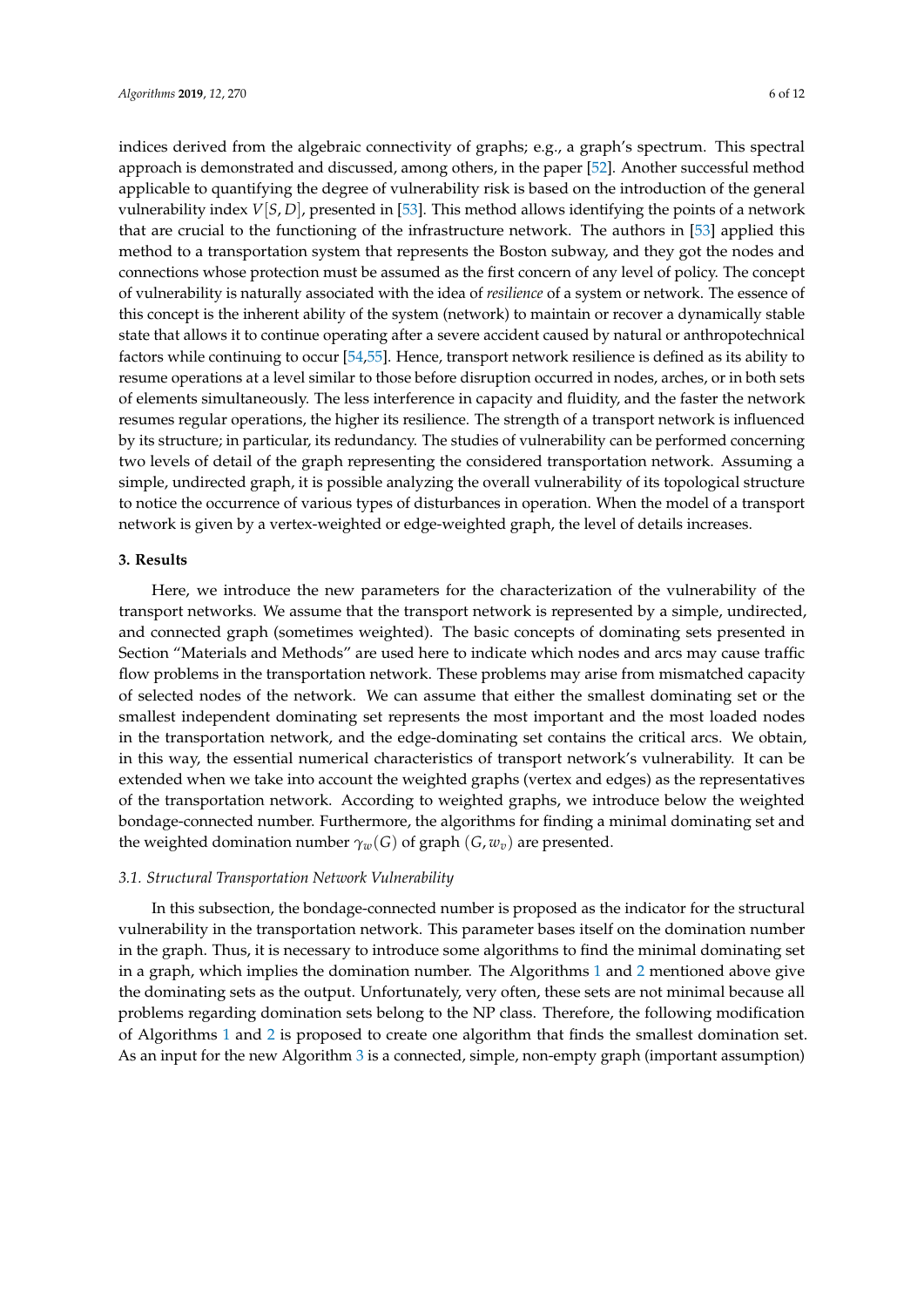#### <span id="page-6-0"></span>**Algorithm 3** Minimal-vertex-dominating-set.

```
1: Input G = (V, E).
```
- 2: **Output** Minimal vertex-dominating set of graph *G*.
- 3: Fix  $S := 0$ ; all vertices are white.
- 4: **while** (white vertices exist) **do**

5: choose *v* ∈ {*x*|*w*(*x*) =  $max_{u \in V}$ {*w*(*u*)}} and it has the maximal number of white neighbor.<br>6: *S* := *S* ∪ {*v*}: vertices in *S* are colored by black: their neighbors are gray.

- 6: *S* := *S* ∪ {*v*}; vertices in *S* are colored by black; their neighbors are gray.
- 7: **end while**.
- 8: **return** *S*.
- 9: **if** in *S* there are vertices, what dominates the same vertices **then**
- 10: delete vertex from *S*, which dominates only vertices dominated by other vertices from *S*; return  $D = S \setminus \{v\}$

11: **else** 12:  $D = S$ 13: **end if** 14: **return** *D*

**Proof.** The set *S* is the dominating set, but it is not always the minimal one. Thus, it is necessary to check if there are vertices in this set that dominate the same vertices, and at the same time, their neighbors are dominated by other vertices from the set *S*. If the answer is "yes," then such a vertex can be removed. By repeating this operation for all vertices of *S* and removing those that do not dominate vertices not dominated by others, we get the smallest dominating set.  $\Box$ 

The Algorithm [3](#page-6-0) is the combination of the Algorithms [1](#page-3-0) and [2.](#page-3-1) Steps 3–7 are similar to Algorithm [2](#page-3-1) and steps 9–13 are based on covering concept in Algorithm [1.](#page-3-0) Unfortunately, it is still a greedy algorithm running in polynomial time. Mainly responsible for its complexity are steps: 4–7, and 9–13. Another possible solution for this problem may be the usage of the genetic algorithm.

## *3.2. Weighted Structural Transportation Vulnerability*

First of all, to propose the indicator for weighted structural vulnerability, the weighted bondage-connected number  $w_{c}(G)$  of graph *G* has to be defined. It is described as the smallest cardinality of all edge sets, where  $\gamma_w(G - E) > \gamma_w(G)$  and graph  $G - E$  are connected. To find the value of this parameter, according to the definition, it must be known as a minimum weighted dominating set. In this way, we perceive the nodes of the network that constitute its bottlenecks. The proprietary Algorithm [4](#page-6-1) for searching for a weighted domination number is proposed below.

<span id="page-6-1"></span>**Algorithm 4** Weighted-domination-number.

1: **Input**  $(G, w_v)$  with fixed vertex weighted function;

- 2: **Output** weighted domination number  $\gamma_w(G)$  of graph  $(G, w_v)$ ;
- 3: **for**  $i = 1$  *to*  $|V|$  **do**

```
4: find dominating set of G, starting from v_i \in V, and save it as D_i(v_i);<br>5: find total weight W_i(v_i) = \sum_{v \in D_i} w_i(v_i) of dominating sets D_i(v_i);
```

```
5: find total weight W_i(v_i) = \sum_{v_i \in D_i} w_i(v_i) of dominating sets D_i(v_i);
```
- 6: **end for**;
- 7: find min  $\{W_i(v_i): v_i \in V, i = 1, ..., |V|\} \to \gamma_w(G);$
- 8: **return**  $\gamma_w(G)$ .

The complexity of this algorithm is dependent on steps 7 and 8, where that sort operation is necessary to do. But this solution is at the same time a strong point of this algorithm. It is enough to add one operation to return the largest value and we get the maximal weighted dominating set of the graph *G*. Hence, we get the next parameter for determining the transport network—the maximal capacity of the network or the largest flow in the network.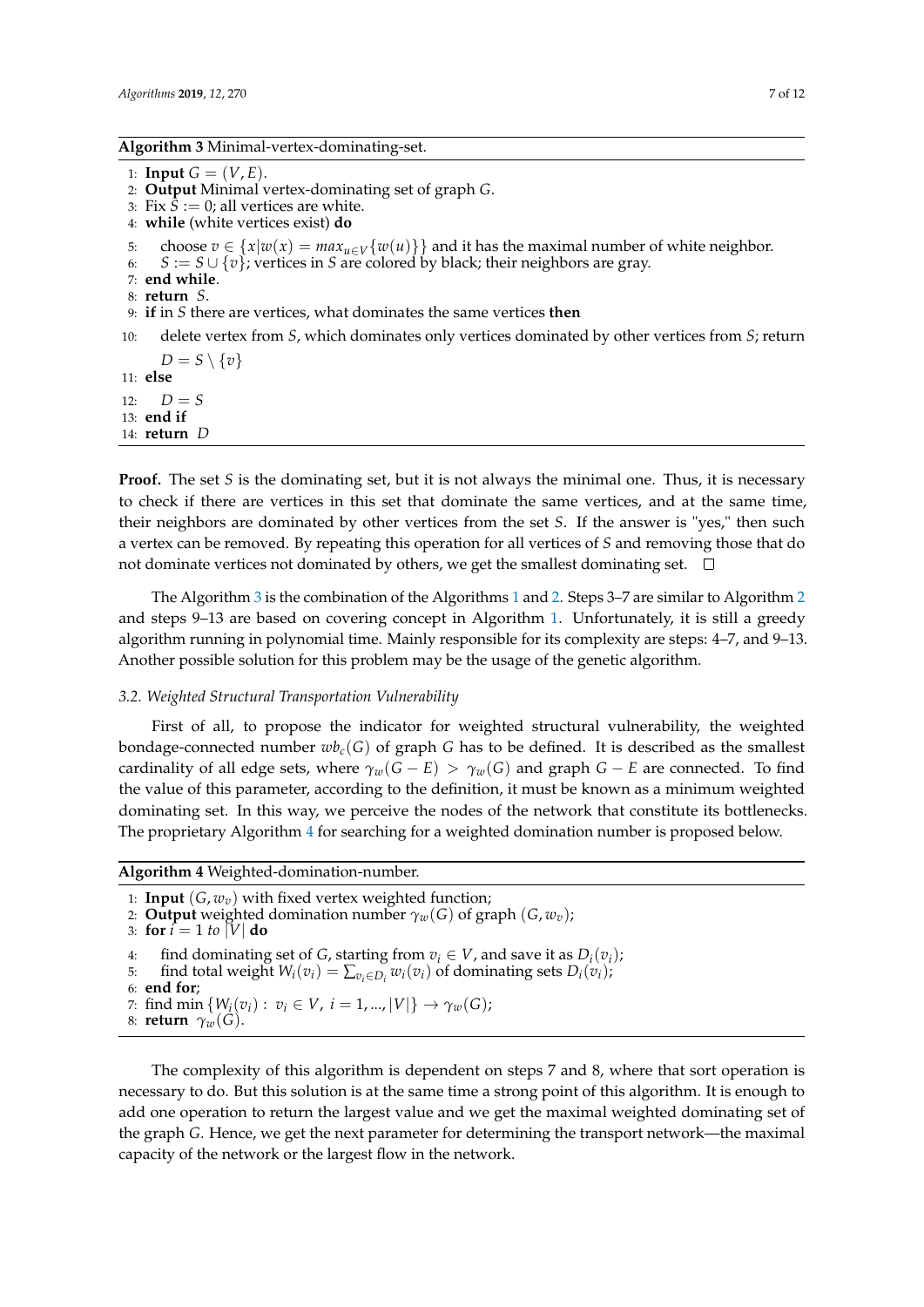#### *3.3. Customer Vulnerability*

When we take into account the concept of domination subdivision number, the parameter of customer vulnerability can be defined. This parameter allows determining the sensitivity of transportation or logistics network according to an increase in the number of clients relative to service (located in the node). In other words, it can also determine how much the transport network is resistant to changes in the number of customers. This parameter is an essential characteristic, especially for those transport or logistics companies with a specific customer portfolio. It can help planning the expansion related to the increase in the share of companies in the transport or logistics market. The interpretation of this indicator is discussed in the next section.

#### **4. Discussion**

Based on graph domination terms, we can proposed new parameters describing the transport networks and their bottlenecks/critical components:

- 1. Number of critical nodes = domination number;
- 2. Number of critical edges = edge-domination number;
- 3. Topological (structural) vulnerability of transport network = bondage-connected number;
- 4. Weighted structural vulnerability of transport network = weighted bondage-connected number;
- 5. Node-bottlenecks of transport network = dominating set, and weighted dominating set;
- 6. Arc-bottlenecks of transport network = edge-dominating set, and weighted edge-dominating set;
- 7. Consumer vulnerability = domination subdivision number.

The first parameter gives information about how many nodes are essential in the transport network. Indirectly, we also get the smallest set of the most critical nodes in the system under consideration. This can help define the safety and security policy for this transport network. The second parameter should be treated similarly to the edges/arcs of the transport network.

The next two parameters give information about how vulnerable the transport network is. These parameters inform how many (indirect also which) edges can be influenced by any threat before you need to increase the set of critical transport network nodes. The values of parameters determining the vulnerability of the transport network should be interpreted as follows. In the case of structural vulnerability and weighted structural vulnerability, the smaller amount of the number of bondage-connected and the weighted bondage-connected numbers, the more the transportation network is vulnerable, or, in other words, less resilient to a lack of passage through its nodes and arcs.

The fifth and sixth parameters are closely related to the first and second parameters. They help in identifying the nodes and arcs crucial to the traffic engineering point of view. Furthermore, these two parameters form the basis for defined parameters of the transport network vulnerability. The bottlenecks can also be interpreted here as vulnerable to natural disasters or terrorist attacks. Thus, they are parameters supporting the policy of transport systems' safety and security at every scale.

The last of the defined parameters is very useful in supply chain management or public transport planning. It indicates how much the considered system is susceptible to changes in the number of clients using given transport or logistics services. The customer vulnerability of the transport network is interpreted similarly to the topological vulnerability of the transport network. It means that the lower the value of the subdivision number is, the higher the customer vulnerability of this network is.

As an example of using the methods proposed in section "Results" for determining weighted structural vulnerability, let us consider an intelligent transport system operating in a fixed part of the urban transport network, described by a vertex-weighted graph, presented in Figure [1.](#page-8-0) We assume that the weighted dominating set describes the most important crossroads along with an indication of the shortest time to cross it. In other words, the weight assigned to the vertices of the network determines the duration of the red light. Then, the number of weighted bondage-connected number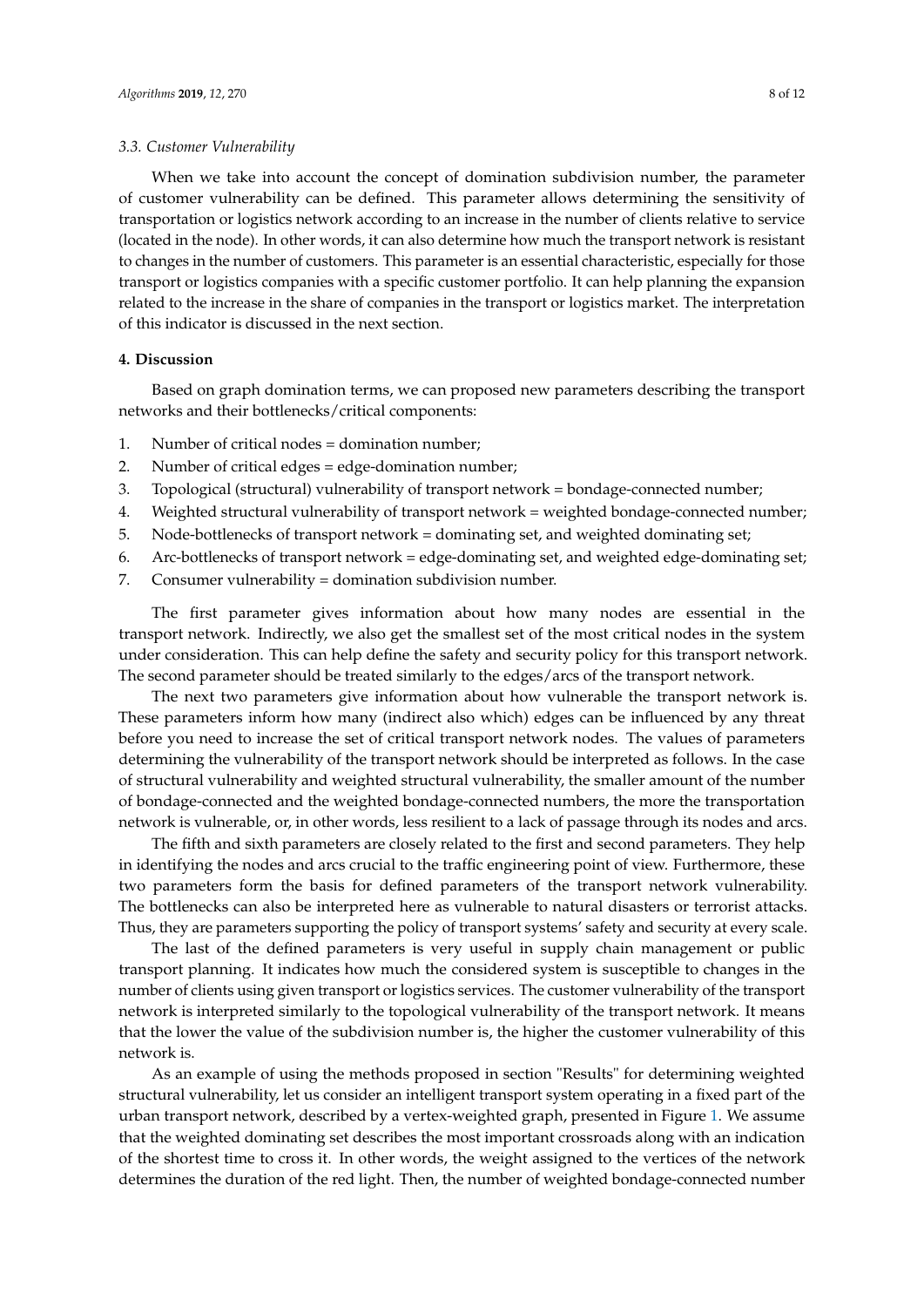<span id="page-8-0"></span>gives information about the number of blocked network arcs that increase the number of crossroads requiring more attention and changing the duration of red light.



**Figure 1.** Exemplary weighted transportation network; weights describe the red light time.

The solution is considered in two cases:

- 1. Dynamic—after removing the arcs in graph, the new minimal dominating set has to be found;
- 2. Static—after removing the arcs in graph, the new minimal dominating set is the extension of the old one.

<span id="page-8-1"></span>In relation to the defined transportation network, the minimum weighted dominating set found by using Algorithm [4,](#page-6-1) is determined by the red vertices shown in Figure [2;](#page-8-1) e.g.,  $D_w = \{B, D\}$ . The weighted domination number is equal to 93. When solving a static problem, we assume that this set is the basis for a new minimal weighted dominating set.



**Figure 2.** Minimal weighted dominating set in considered network,  $\gamma_w(G) = 93$ .

Using the weighted bondage-connected number as a parameter of weighted structural vulnerability, we can conclude that in case 1 (dynamic case) it is enough to remove the red dotted edge  ${A, B}$  for the weighted domination number to increase to 133 Figure [3.](#page-8-2)

<span id="page-8-2"></span>However, if we consider a dynamic case in which after the edge removal operation, we are again looking for the minimal dominating set, then we can conclude that the value of the weighted structural vulnerability parameter is 1, and, as in the first case, removal of the red dotted edge  $\{A, B\}$  is enough to weighted domination number increased to 125 instead of the nominal 93, see as Figure [4.](#page-9-5)



**Figure 3.** Weighted bondage-connected number in transportation network with fixed weighted dominating set,  $w_{c}(G) = 1$ .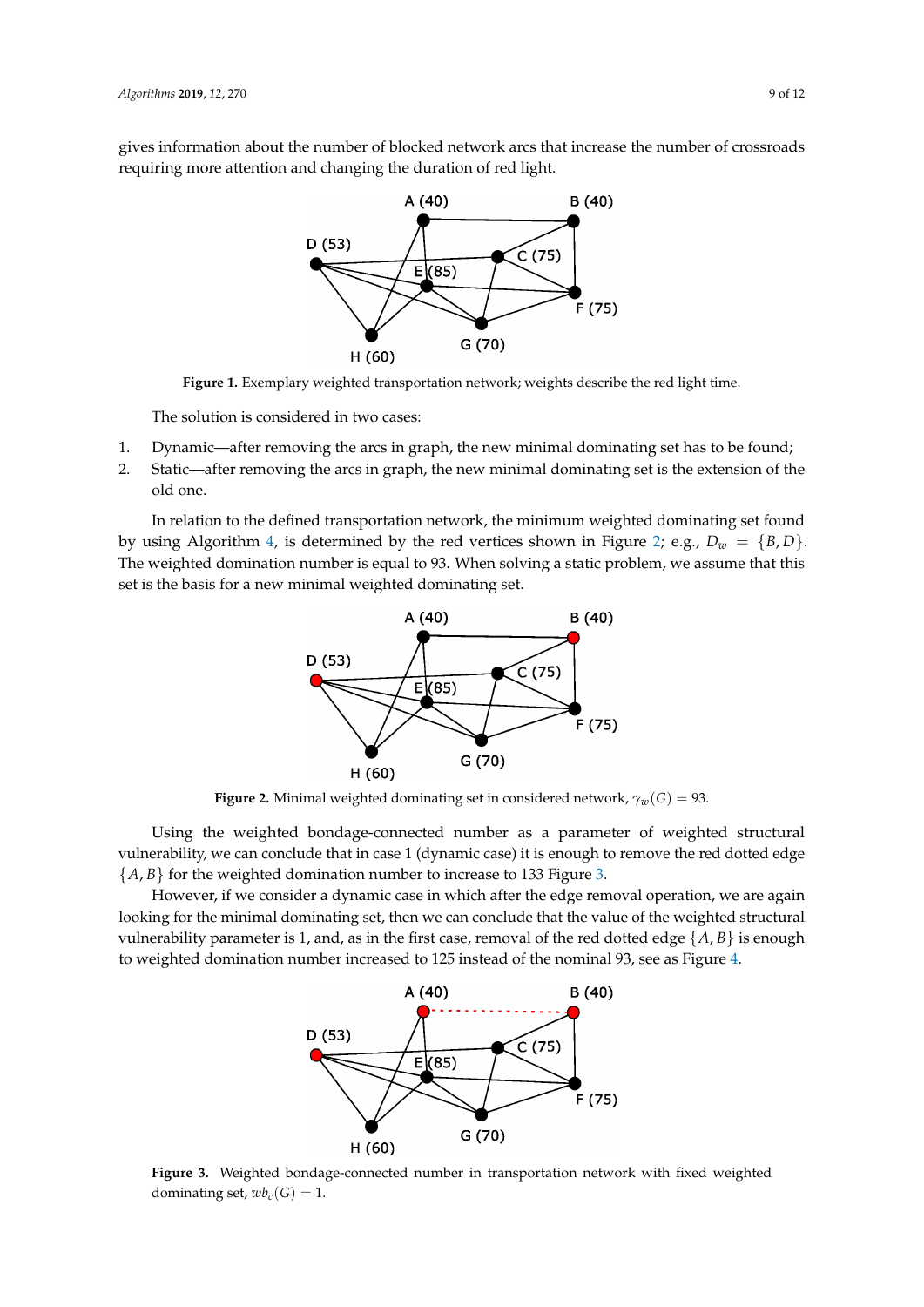<span id="page-9-5"></span>

**Figure 4.** Weighted bondage-connected number in transportation network without fixed weighted dominating set,  $wb_c(G) = 1$ .

#### **5. Conclusions**

In the paper, six new vulnerability indicators of transport networks have been proposed. Every one of them is based on the domination concepts and related topics; e.g., bondage number and domination subdivision number. Two new algorithms have been introduced as the tools for calculating the values of the parameters defined. These algorithms will work well for small networks but may need more time for large-scale ones. The methods given in the article are universal and applicable to both small- and large-scale networks. Moreover, the presented approach can support the dynamic analysis of bottlenecks in transport networks.

**Funding:** This research received funding from Gdynia Maritime University, project number WN\Z\03\2019.

**Conflicts of Interest:** The author declares no conflict of interest.

## **References**

- <span id="page-9-0"></span>1. Croatian Parliament. *Croatian Law on Critical Infrastructures*; Official Gazette: Zagreb, Croatia, 2013.
- 2. European Union; European Commission. *Communication from the Commission on Critical Infrastructure Protection in the Fight Against Terrorism*; COM (2004)702 Final; European Union; European Commission: Brussels, Belgium, 2004.
- 3. European Union; European Commission. *Green Paper on a European Program for Critical Infrastructure Protection*; COM (2005)576 Final; European Union; European Commission: Brussels, Belgium, 2005.
- 4. European Union; European Council. *Council Directive 2008/114/EC of 8 December 2008 on the Identification and Designation of European Critical Infrastructures and the Assessment of the Need to Improve Their Protection*; European Union; European Council: Brussels, Belgium, 2008.
- <span id="page-9-1"></span>5. US President's Commission on Critical Infrastructure Protection. *Critical Foundations: Protecting America's Infrastructures*; US President's Commission on Critical Infrastructure Protection: Washington, DC, USA, 1997.
- <span id="page-9-2"></span>6. Kolowrocki, K.; Soszyńska-Budny, J. *Reliability and Safety of Complex Technical Systems and Processes*, *Modeling-Identification-Prediction-Optimization*; Springer Series in Reliability Engineering; Springer: Berlin/Heidelberg, Germany, 2011.
- 7. Borkowski, P. Inference engine in an intelligent ship course-keeping system, *Comput. Intell. Neurosci.* **2017**, *2017*. [\[CrossRef\]](http://dx.doi.org/10.1155/2017/2561383)
- <span id="page-9-3"></span>8. Blokus, A.; Kolowrocki, K. Reliability and maintenance strategy for systems with aging-dependent components. *Qual. Reliab. Eng. Int.* **2019**, *35*, 2709–2731. [\[CrossRef\]](http://dx.doi.org/10.1002/qre.2552)
- <span id="page-9-4"></span>9. Bogalecka, M.; Kolowrocki, K.; Soszynska-Budny, J. A General Approach to Critical Infrastructure Accident Consequences Analysis. In Proceedings of the International Conference on Numerical Analysis and Applied Mathematics 2015 (ICNAAM-2015), Rhodes, Greece, 23–29 September 2015.
- 10. Levina, E.; Tirpak, D. *Adaptation to Climate Change: Key Terms*; Organisation for Economic Co-operation and Development (OECD): Paris, France, 2006.
- 11. US Department of Homeland Security. *National Infrastructure Protection Plan (NIPP) 2013: Partnering for Critical Infrastructure Security and Resilience*; US Department of Homeland Security: Washington, DC, USA, 2013.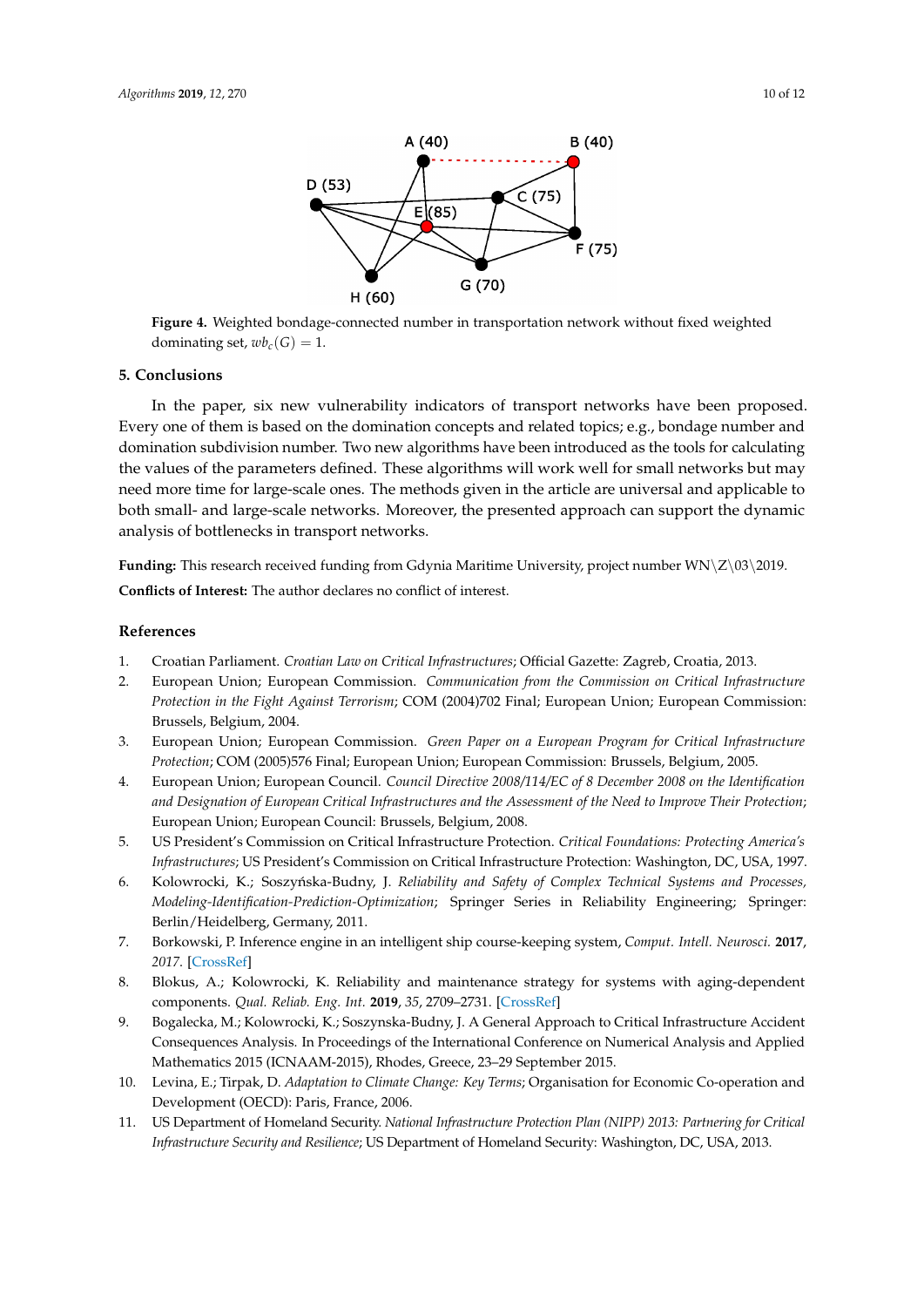- <span id="page-10-1"></span>12. Kolowrocki, K.; Soszynska-Budny, J.; Torbicki, M. Critical Infrastructure Impacted by Climate Change Safety and Resilience Indicators. In Proceedings of the IEEE International Conference on Industrial Engineering and Engineering Management (IEEE IEEM), Bangkok, Thailand , 16–19 December 2018; pp. 986–990.
- <span id="page-10-0"></span>13. Borkowski, P. Numerical modeling of wave disturbances in the process of ship movement control. *Algorithms* **2018**, *11*, 1–10. [\[CrossRef\]](http://dx.doi.org/10.3390/a11090130)
- <span id="page-10-2"></span>14. Guze, S. Business Availability Indicators of Critical Infrastructures Related to the Climate-Weather Change. In *Contemporary Complex Systems and Their Dependability, DepCoS-RELCOMEX 2018*; Zamojski, W., Mazurkiewicz, J., Sugier, J., Walkowiak, T., Kacprzyk, J., Eds.; Springer: Cham, Switzerland, 2019.
- <span id="page-10-3"></span>15. Newell, G.F. *Traffic Flow on Transportation Networks*; Series in Transportation Studies; MIT Press: London, UK, 1980.
- 16. Blokus-Roszkowska, A.; Smolarek, L. Maritime traffic flow simulation in the Intelligent Transportation Systems. In Proceedings of the European Safety and Reliability Conference (Esrel): Safety and Reliability: Methodology and Applications, Wrocław, Polska, 14–18 September 2014; pp. 265–274.
- 17. Rodrigue, J.P.; Comtois, C.; Slack, B. *The Geography of transport Systems*, 4th ed.; Routledge: London, UK, 2017.
- <span id="page-10-4"></span>18. Cascetta, E. *Transportation Systems in Transportation Systems Engineering: Theory and Methods*; Springer: Boston, MA, USA, 2001.
- 19. Haładyn, S.M.; Restel, F.J.; Wolniewicz, L. Method for railway timetable evaluation in terms of random infrastructure load. In Proceedings of the Fourteenth International Conference on Dependability of Computer Systems DepCoS-RELCOMEX, Brunów, Poland, 1–5 July 2019.
- <span id="page-10-8"></span>20. Friedrich, J.; Restel, F.J. A fuzzy approach for evaluation of reconfiguration actions after unwanted events in the railway system. In Proceedings of the Fourteenth International Conference on Dependability of Computer Systems DepCoS-RELCOMEX, Brunów, Poland, 1–5 July 2019; pp. 195–204.
- 21. Restel, F.J. Train punctuality model for a selected part of railway transportation system. In *Safety, Reliability and Risk Analysis: Beyond the Horizon: Proceedings of the European Safety and Reliability Conference, Amsterdam, The Netherlands, 29 September–2 October 2013*; CRC Press: Steenbergen, The Netherlands, 2014; pp. 3013–3019.
- <span id="page-10-5"></span>22. Ding, X.; Guan, S.; Sun, D.J.; Jia, L. Short Turning Pattern for Relieving Metro Congestion during Peak Hours. *Eur. Transp. Res. Rev.* **2018**, *2018*, 1–11.
- <span id="page-10-6"></span>23. Harrary, F. *Graph Theory*; Addison-Wesley: Boston, MA, USA, 1969.
- 24. Van Leeuwen, J. Chapter 10—Graph Algorithms Book–Algorithms and Complexity. In *Handbook of Theoretical Computer Science*; MIT Press: Cambridge, MA, USA, 1990; Volume 525, pp. 527–631.
- <span id="page-10-7"></span>25. Gross, J.L.; Yellen, J. *Handbook of Graph Theory*; CRC Press: Boca Raton, FL, USA, 2004; ISBN 978-1-58488-090-5.
- <span id="page-10-9"></span>26. Kansky, K.J. *The Structure of Transport Networks*; University of Chicago: Chicago, IL, USA, 1963.
- <span id="page-10-10"></span>27. Haynes, T.W.; Hedetniemi, S.; Slater, P. *Fundamentals of Domination in Graphs*; CRC Press: Boca Raton, FL, USA, 1998.
- <span id="page-10-15"></span>28. Velammal, S. Studies in Graph Theory: Covering, Independence, Domination and Related Topics. Ph.D. Thesis, Manonmaniam Sundaranar University, Tirunelveli, India, 1997.
- 29. Haynes, T.W.; Hedetniemi, M.; Hedetniemi, T. Domination and independence subdivision numbers of graphs. *Discuss. Math. Graph Theory* **2000**, *20*, 271–280. [\[CrossRef\]](http://dx.doi.org/10.7151/dmgt.1126)
- <span id="page-10-12"></span>30. Guze, S. Graph Theory Approach to Transportation Systems Design and Optimization. *Int. J. Mar. Navig. Saf. Sea Transp.* **2014**, *8*, 571–578. [\[CrossRef\]](http://dx.doi.org/10.12716/1001.08.04.12)
- <span id="page-10-16"></span>31. Guze, S. An application of the selected graph theory domination concepts to transportation networks modelling. *Sci. J. Marit.* **2017**, *52*, 97–102.
- <span id="page-10-17"></span>32. Bhattacharya, A.; Vijayakumar, G.R. Effect of edge-subdivision on vertex-domination in a graph. *Discuss. Math. Graph Theory* **2002**, *vol. 22*, 335–347. [\[CrossRef\]](http://dx.doi.org/10.7151/dmgt.1179)
- <span id="page-10-11"></span>33. Walikar, H.B.; Acharya, B.D.; Sampathkumar, E. *Recent Developments in the Theory of Domination in Graphs*; Mehta Research Institute of Mathematics: Allahabad, India, 1979; Volume 1. Available online: [https://www.tib.eu/en/search/id/TIBKAT%3A014901056/Recent-developments-in-the-theory](https://www.tib.eu/en/search/id/TIBKAT%3A014901056/Recent-developments-in-the-theory-of-domination/)[of-domination/](https://www.tib.eu/en/search/id/TIBKAT%3A014901056/Recent-developments-in-the-theory-of-domination/) (accessed on 11 December 2019).
- <span id="page-10-13"></span>34. Parekh, A.K. Analysis of Greedy Heuristic for Finding Small Dominating Sets in Graphs. *Inf. Process. Lett.* **1991**, *39*, 237–240. [\[CrossRef\]](http://dx.doi.org/10.1016/0020-0190(91)90021-9)
- <span id="page-10-14"></span>35. Ruan, L.; Du, H.; Jia, X.; Wu, W.; Li, Y.; Ko, K.-I. A greedy approximation for minimum connected dominating sets. *Theor. Comput. Sci.* **2004**, *329*, 325–330. [\[CrossRef\]](http://dx.doi.org/10.1016/j.tcs.2004.08.013)